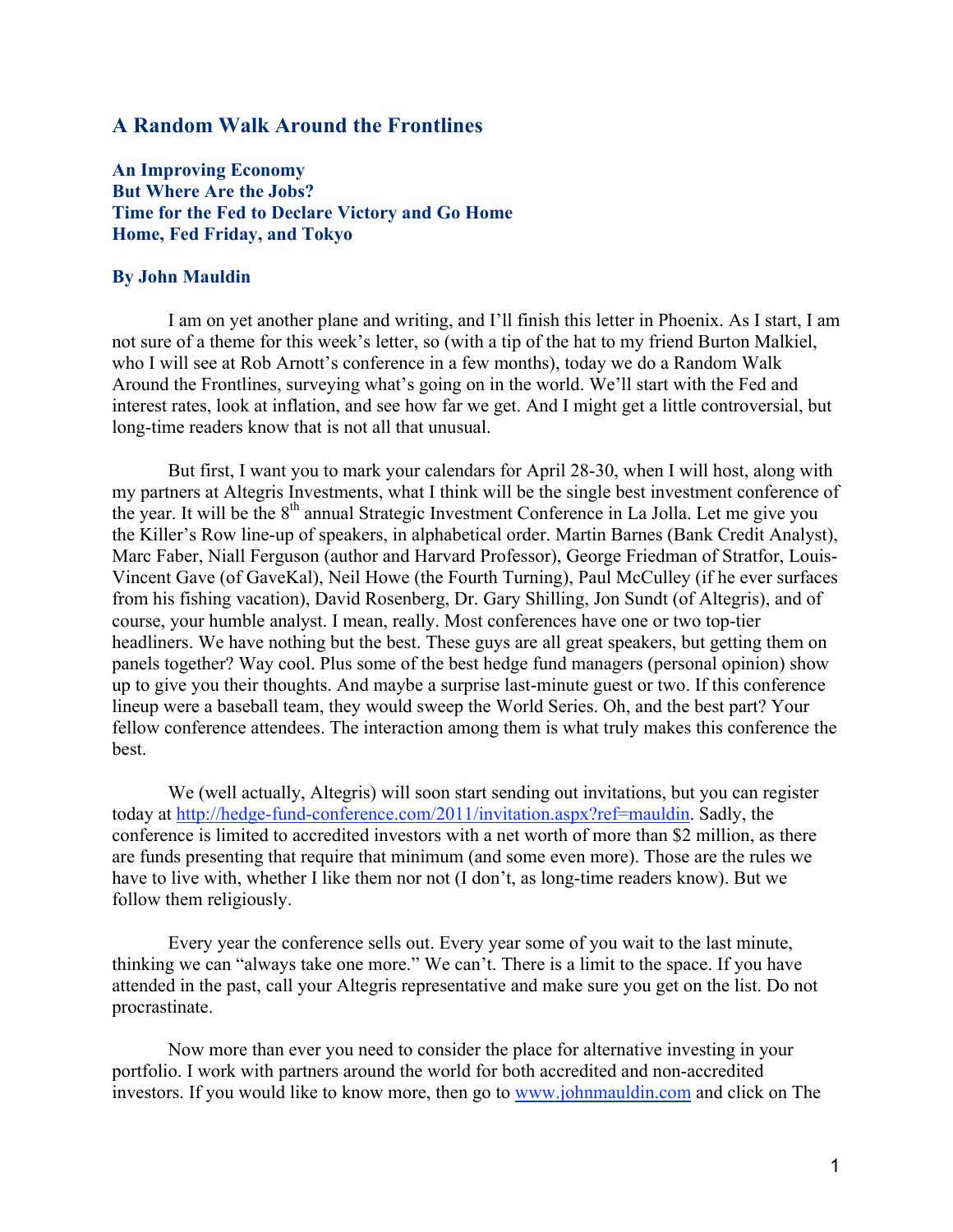Mauldin Circle, register there, and someone will call you. Seriously, the teams at Altegris (for US accredited investors), CMG (for those with net worth less than \$2 million in the US), ARP (Europe), and others have some very innovative and interesting funds and managers on their platforms that really deserve a look. Even if you can't make the conference, your portfolio will thank you for finding some alternative investments that make sense in these times. Now, to the letter.

## An Improving Economy

The US economy continues to improve in fits and starts. While industrial production was down 0.1% in January, much of it was weather-related, and December was revised up to a healthy 1.2%. Production surveys indicate that production is likely to continue its upward trend.

Inflation is turning back up. The ECRI Future Inflation Gauge has been up for three straight months and is starting to show that worries about deflation, absent a shock to the economy, are going away. Core inflation is still up only 1% from a year ago, while overall inflation is up 1.6%.



But I want you to note the chart below from the recent BLS release. Notice that inflation for the last six months has risen rather smartly. And for the last three months inflation on an annualized basis is running over 3%, if I did the math correctly.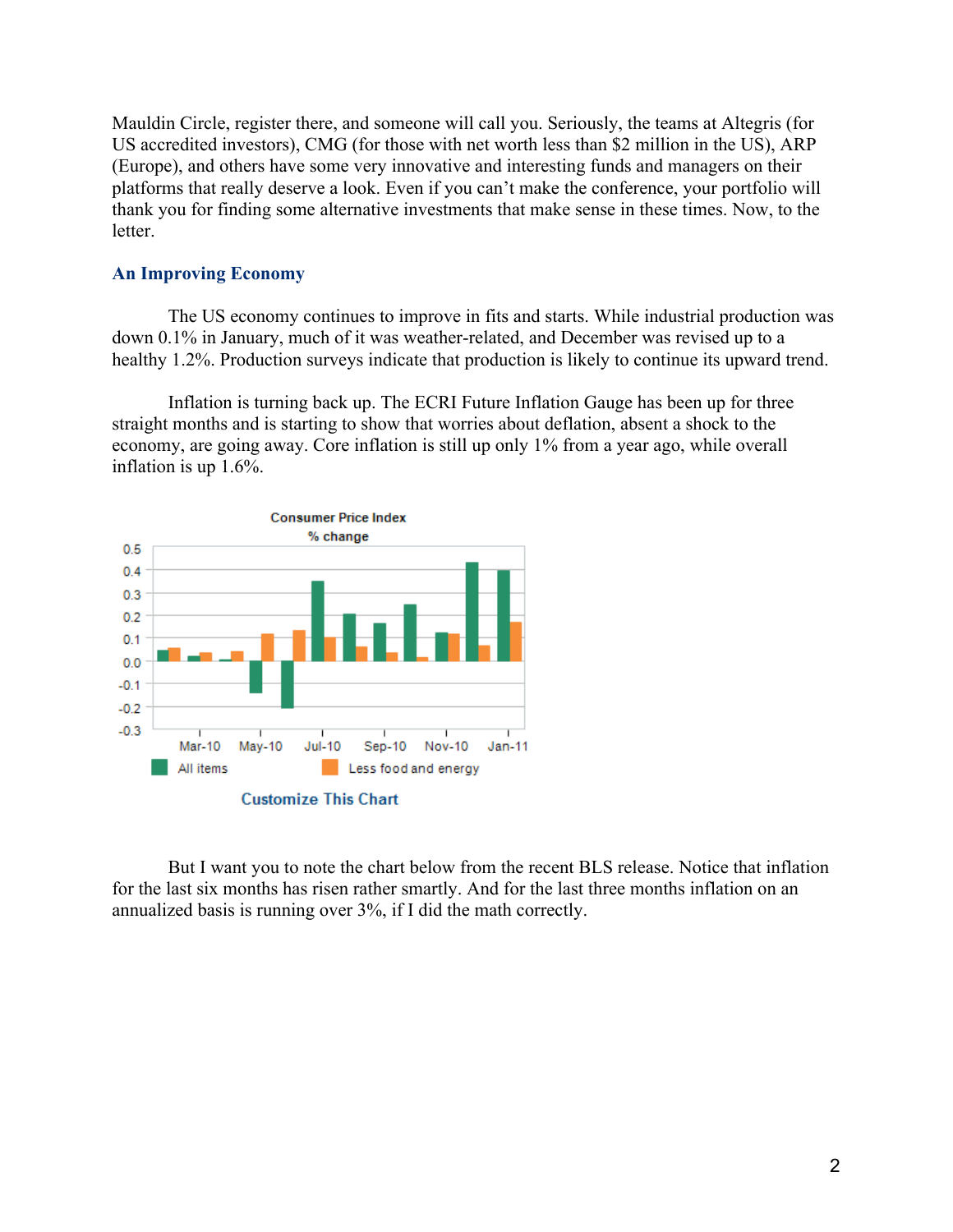

Chart 1. One-month percent change in CPI for All Urban Consumers (CPI-U), seasonally adjusted, Jan. 2010 - Jan. 2011 Percent change

The ISM numbers came out for January and they were robust. The number was back above 60 for the manufacturing portion, which is quite healthy. And the service sector showed a very respectable 59.4.

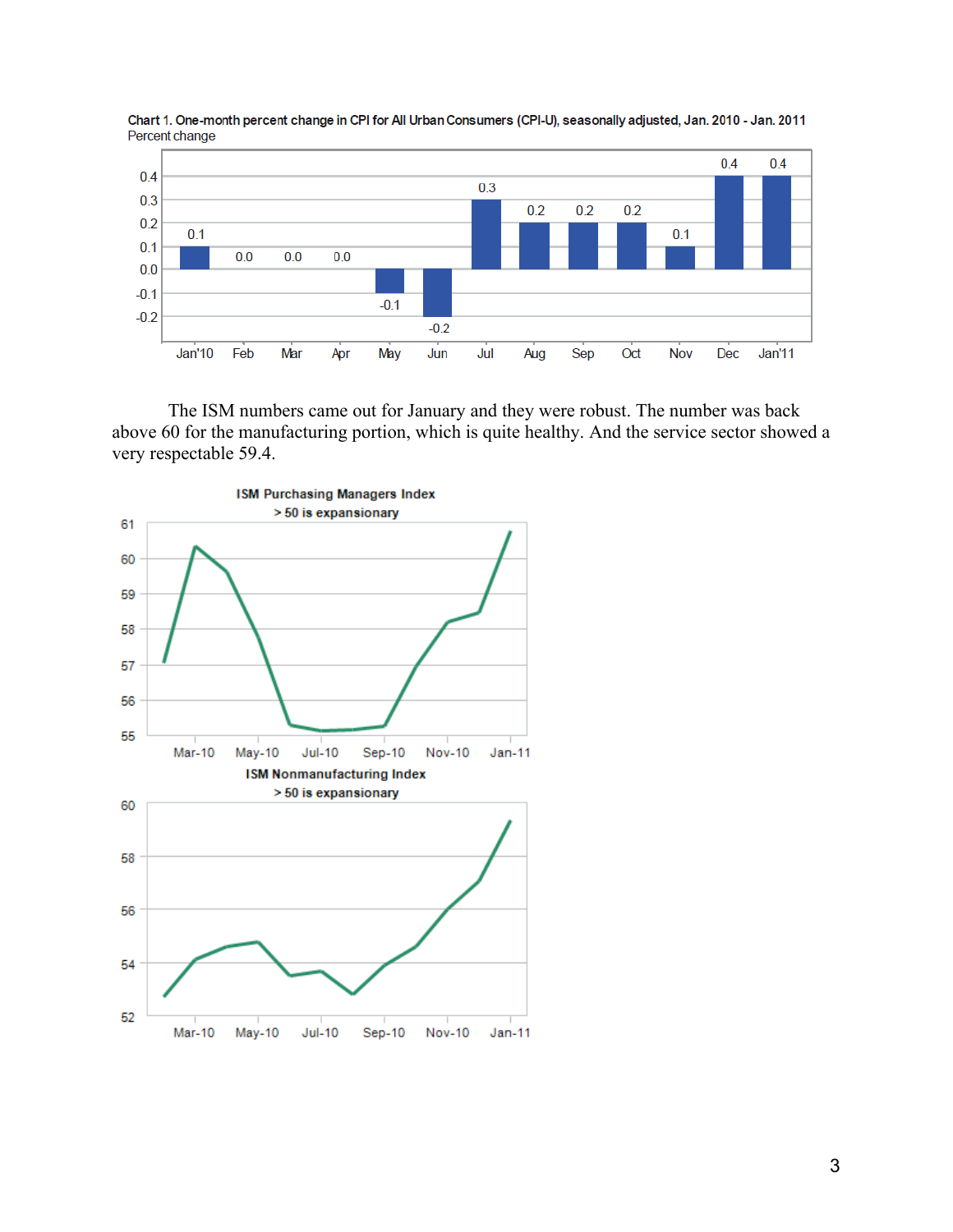So, what's not to like? Economy.com compared the ISM numbers with the National Federation of Independent Businesses small-business index; and small businesses, the driver of growth in jobs, just haven't responded in the same fashion as their larger brothers.



#### **Small Businesses Remain Depressed**

#### But Where Are the Jobs?

And that lack of optimism is showing up in very weak job growth. While January's abysmal number is likely due to weather and we should see a much better number for February, it is still not getting us the jobs we need. With governments cutting back on employees, it is likely we will need to see as many as 125-150,000 jobs a month just to keep up with population growth.

Ben Bernanke spun the recent drop in the unemployment number like this:

"Following the loss of about 8-3/4 million jobs from 2008 through 2009, private-sector employment expanded by a little more than 1 million in 2010. However, this gain was barely sufficient to accommodate the inflow of recent graduates and other new entrants to the labor force and, therefore, not enough to significantly erode the wide margin of slack that remains in our labor market. Notable declines in the unemployment rate in December and January, together with improvement in indicators of job openings and firms' hiring plans, do provide some grounds for optimism on the employment front. Even so, with output growth likely to be moderate for a while and with employers reportedly still reluctant to add to their payrolls, it will be several years before the unemployment rate has returned to a more normal level. Until we see a sustained period of stronger job creation, we cannot consider the recovery to be truly established." (Hat tip: David Kotok)

The recent drop in the unemployment rate was not due to those million new jobs he referenced above, however. It was entirely due to rather dramatic drops in what is known as the participation rate. At the risk of repeating myself, if you have not looked for a job in the last four weeks you are not considered unemployed. You are not "participating" in the labor market. Look at the next chart and notice the significant drop since the onset of the recession.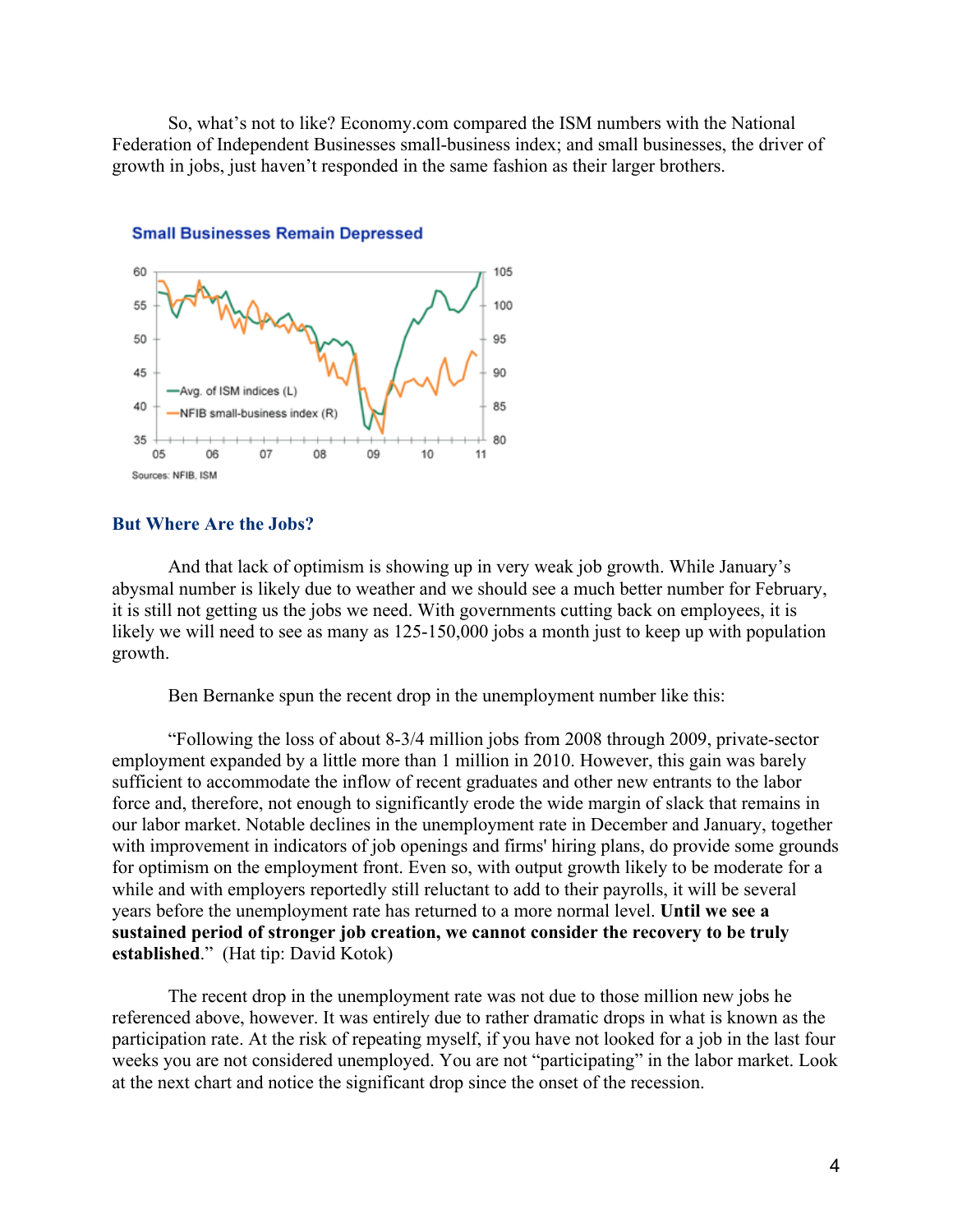

That takes us to the next chart, which shows total civilian employment. Note that the total number of jobs, since we began to create jobs in late 2009, has risen by about a million and then gone sideways for the last six months or so.

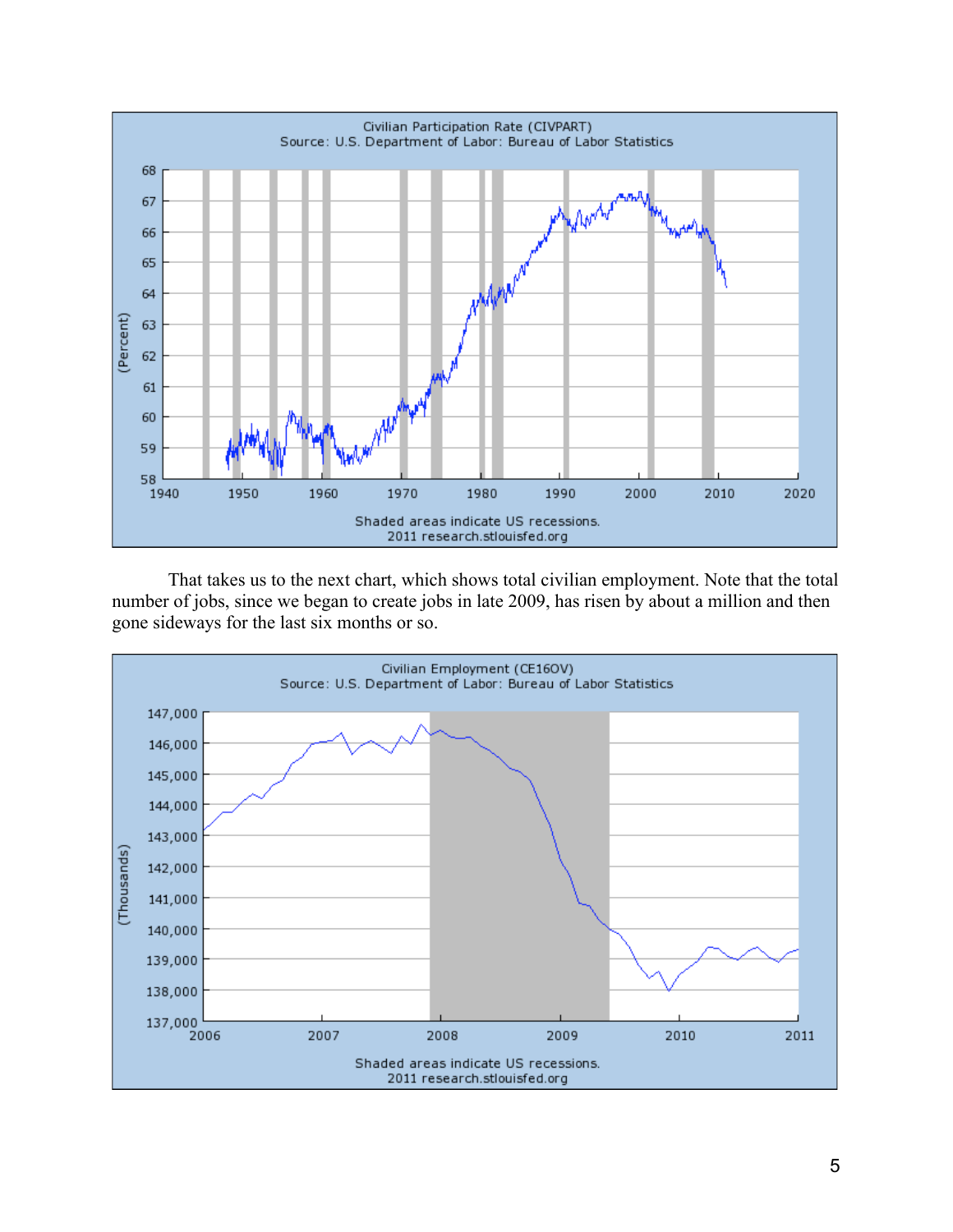It was not job creation that lowered the unemployment rate. It was people being so discouraged about the prospect of finding a job that they stopped looking. When and if we do see job creation, those people are going to decide to look for jobs again. And that means we could see a positive jobs report for months on end and not really attack the unemployment rate. It is a false measure in the current economic environment. The real measure is the one in the last chart, the total number of jobs.

## Time for the Fed to Declare Victory and Go Home

The Fed has a dual mandate from Congress. One is to promote stable prices and the other is to foster employment. However, the Fed is in a tough situation right now. Unemployment in today's economy is structural in nature, it is not cyclical. It is going to be a long time before we get back to 6% unemployment. If we could create 6 million jobs over the next four years, that would just about do it. But for that to happen, we need to see a string of solid job reports, better than we have had the last nine months.

As noted at the beginning of the letter, the economic data is improving. Normally that would signal the Fed to start raising rates. But look at the last sentence of the Bernanke quote:

## "Until we see a sustained period of stronger job creation, we cannot consider the recovery to be truly established."

There you have it. Bernanke tells us that rates are going to be low until we see stronger job creation. But with QE2 and rising inflation, there is the risk that the Fed's two mandates may come into conflict.

It takes at least 12 months (or longer) for monetary policy to work its way into the economy. The current small rise in inflation is not due to QE2. That will show up later. It appears to me the deflation war, at least for the time being, is won (the next recession will bring that worry back). But now, it is time for the adults at the FOMC to stand up and say stop the printing presses.

I remember going to my Dad on a few occasions and asking for permission to do something he wasn't happy about. He would look at me and say, "Son, not no, but hell no!"

I hope there are members of the FOMC who will vote "hell no" at the next Fed meeting. Further, if we leave rates too low for too long, what will the Fed do when this business cycle comes to its end, as they always do? We need to put some bullets back into the Fed arsenal. It is time to start thinking about raising rates.

This will help savers who are reaching for yield. "Junk" bonds are now at an all-time low of 6.84%. Less than 2 years ago it was north of 20%. Talk about a run! Why? It is yet another aspect of the Fed maintaining rates at too low a level, as the Boomer generation is trying to get as much as it can out of its savings, and the charts on high-yield funds show them going from the lower left to the upper right in quite a sporting fashion. As Rosie noted this morning, they were